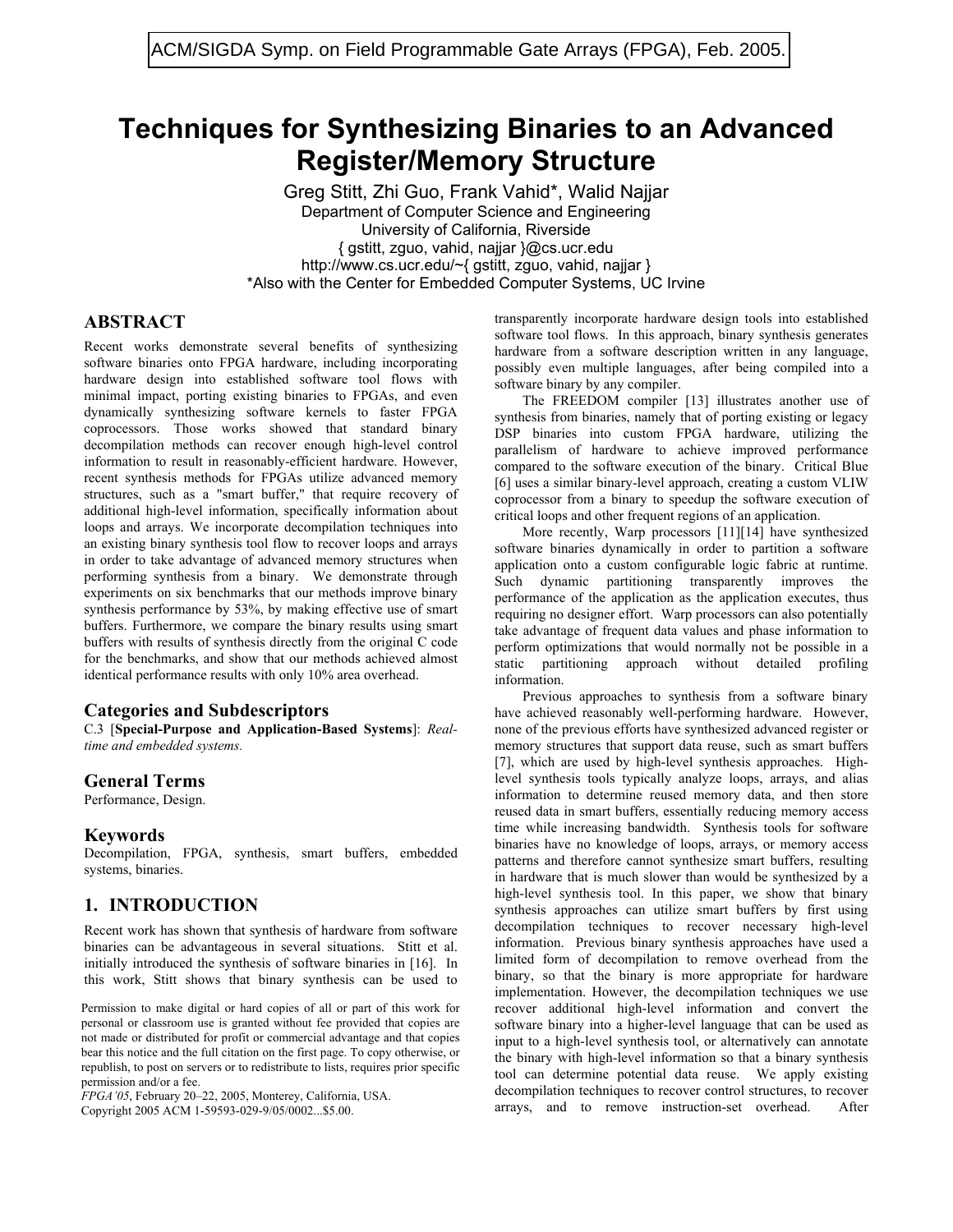

**Figure 1:** Data reuse using smart buffers for a FIR filter. a) Code for a FIR filter. (b) Windows for each loop iteration and the state of the smart buffer after each iteration.

decompiling to recover high-level information that enables the use of smart buffers, we show a 53% performance improvement over binary synthesis approaches that perform a more limited form of decompilation. We also compare the synthesis of binaries after decompilation to the synthesis from the original C code, showing almost no performance difference and an average area overhead of 10% for binary synthesis. Our comparison to C is meant to show that there is not much more optimization that can be achieved at the binary level after using decompilation, because the synthesis from C should always be better or equivalent to synthesis from a binary. Although the results we achieved were similar on several examples for both synthesis from a binary and synthesis from C, in the general case, synthesis from C should produce superior results.

## **2. ADVANCED REGISTER/MEMORY STRUCTURES – SMART BUFFERS**

Hardware performance is commonly limited by memory bandwidth. Frequently, optimizations that could potentially provide large amounts of parallelism, such as loop unrolling, have limited benefits because the memory bandwidth of the system cannot provide data at a fast enough rate. For example, consider the FIR filter shown in Figure 1(a). In this example, each iteration of the loop reads four values from memory. Assuming that memory width is the same size as each array element, this code would require four memory reads per iteration and would limit the amount of parallelism to only one multiplication at a time. Ideally, we would want to unroll the loop and perform several iterations in parallel. However, to perform four iterations in parallel, we would have to be able to fetch 16 memory locations simultaneously, which would require 16 times more memory bandwidth.

Data reuse helps eliminate memory bandwidth problems by reducing the need to refetch data that the datapath will use again. Many algorithms that designers consider for hardware implementation are well suited for data reuse due to the frequent use of window operations. A window is a region of memory consisting of sequential locations, possibly in multiple dimensions. Generally, the windows used in consecutive loop iterations overlap with the windows used in previous iterations. The overlapping window regions signify data that the hardware will reuse and in the ideal situation the hardware would only fetch data from these locations one time.

Typically, a designer determines the amount of possible data reuse, possibly by transforming the code, and creates a custom memory structure to store reused data. Ideally, a synthesis tool would be able to automatically detect reused data and keep this data stored in a *smart buffer* [7]. A smart buffer is a small memory or register structure that stores the required memory window for a region of code, which is usually a loop. When loading data for a new window, the smart buffer only removes regions that will not be reused in future windows. Using smart buffers can greatly reduce the amount of data fetched from memory, essentially increasing memory bandwidth and reducing average access time.

To use smart buffers for a loop, a synthesis tool must be able to determine the window of each iteration of the loop. A synthesis tool typically determines the window for each loop iteration by analyzing the use of loop induction variables in array accesses. In addition to determining the window for each iteration, the synthesis tool must also determine the stride of the window after each iteration and the loop bounds, both of which are also determined by analyzing the use of loop induction variables in the code. After obtaining information on the size of windows and how the windows change for each iteration, the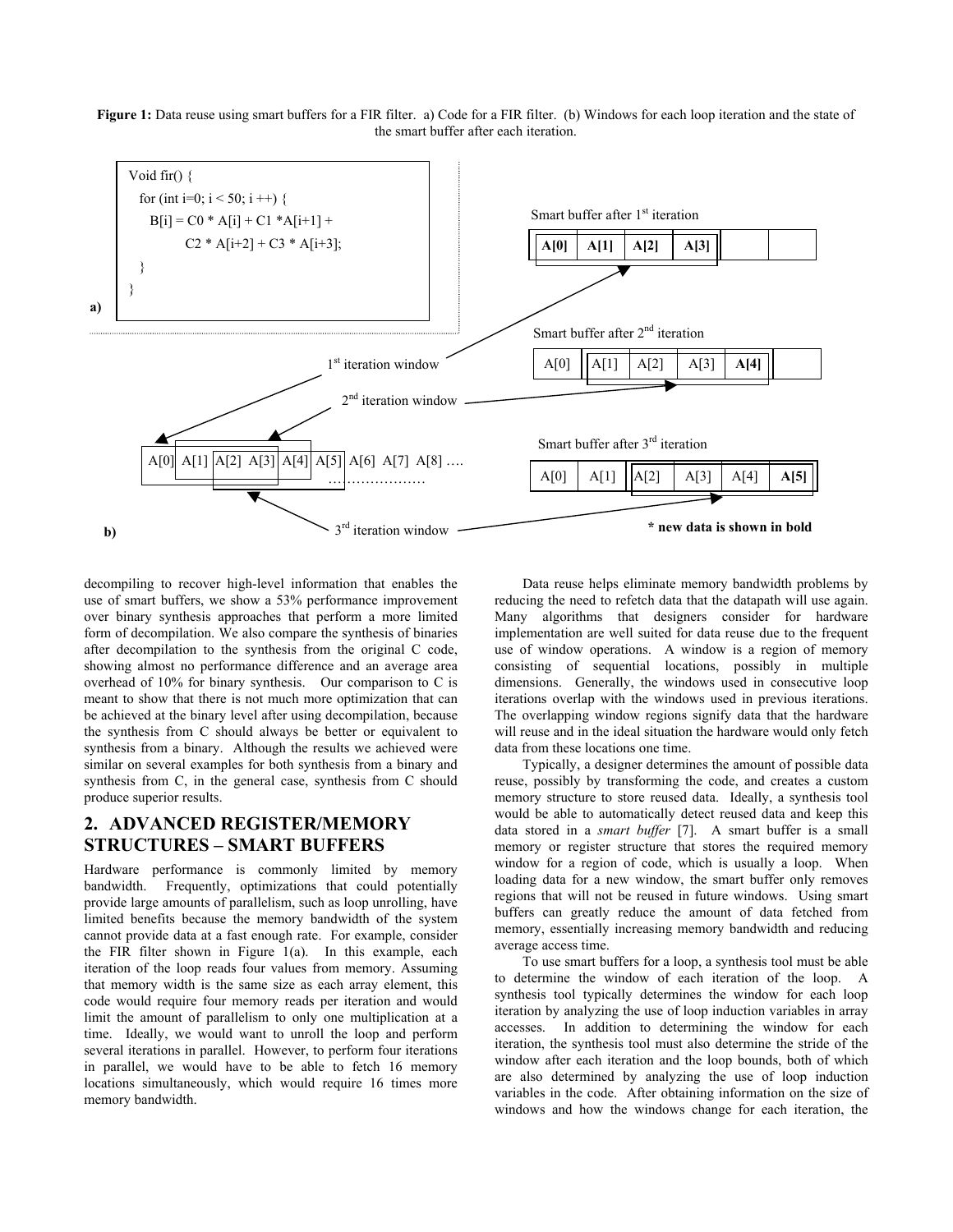

synthesis tool can determine the amount of overlap between windows. The synthesis tool can then create a smart buffer that only fetches data for non-overlapping window regions.

Figure 1(b) shows the windows for each iteration of the FIR filter example in Figure 1(a) and the corresponding smart buffer state at each iteration. In the first iteration, the smart buffer fetches the first four array elements that make up the first window. The window of the second iteration contains three elements  $(A[1], A[2],$  and  $A[3])$  from the window of the first iteration. In this case, the smart buffer only fetches a single element (A[4]). Each subsequent iteration follows a similar pattern, sharing three elements with the previous iteration. For this example, a smart buffer saves three memory accesses per iteration, excluding the first iteration that requires four memory accesses.

Figure 2 illustrates a typical architecture that utilizes smart buffers. The *controller* controls the timing of operations in the datapath and address generators. The *input address generator* uses the window information determined by the synthesis tool to read non-overlapping window regions from *RAM*, which the *smart buffer* stores and combines with previous data to form a complete window. When the smart buffer has received a complete window, the smart buffer outputs the window to the datapath. In addition to the smart buffer that provides input to the datapath, the example architecture uses an additional smart buffer to store output from the datapath.

## **3. DECOMPILATION**

The synthesis techniques for smart buffers, discussed in Section 2, are based on the analysis of memory access patterns, obtained through loop structures, induction variables, and arrays. Synthesis tools that use a software binary as input have no knowledge of loops and arrays and therefore cannot determine memory access patterns that are needed to synthesize smart buffers. To recover loops and arrays, in additional to other useful high-level information, we must first perform decompilation. If decompilation is able to recover the original high-level code written by a designer, then high-level synthesis and synthesis from a software binary are able to create equivalent hardware. Of course, recovering the exact high-level source is generally impossible. However, we show in the following sections that

**Figure 2:** Typical architecture for smart buffers. **Figure 3:** Decompilation of software binaries.



decompilation commonly recovers a very similar high-level representation, especially for code that is appropriate for hardware implementation. Decompilation also removes overhead that is introduced by the instruction-set architecture used by the binary, so that the binary is much more suitable for hardware synthesis. Note that the combination of binary synthesis and decompilation is not intended to replace high-level synthesis. Instead, we claim that integrating decompilation techniques into existing binary synthesis tools will introduce the capability for these binary tools to synthesize advanced memory structures, such as smart buffers.

A decompiler used with binary synthesis can output a highlevel representation of a program in several formats. Many synthesis tools [1][7] use a control/data flow graph as input. The decompiler could therefore create a control/data flow graph for the software binary and annotate the control/data flow graph with high-level information denoting loops, arrays, etc. An alternative would be to output the decompiled representation into a highlevel language such as C and then use a high-level synthesis tool to synthesize the recovered code into hardware.

Our decompilation tool flow is shown in Figure 3. Most of our decompilation techniques are based on work done by Cifuentes [3][4][5]. We use our own techniques to recover arrays and remove assembly overhead. Initially, *Binary Parsing*  converts the binary into an intermediate representation that is independent of the instruction set used by the binary. *CDFG Creation* analyzes the intermediate format representation of the application and creates a control/data flow graph that is equivalent to the behavior of the binary. Next, *Control Structure Recovery*  analyzes the control/data flow graph and recovers loops and if statements. *Data Structure Recovery* is responsible for recovering arrays. After recovering the high-level constructs, *Instruction-Set Overhead Removal* performs optimizations to remove the overhead introduced by the instruction set and assembly code.

We have implemented a decompiler that implements all of the techniques shown in Figure 3. The input to our decompiler is a software binary compiled for the SimpleScalar [2] processor. The output of the decompiler is C code.

## **3.1 Binary Parsing**

Binary parsing is responsible for converting the machine dependent software binary into a machine independent representation. Using a machine independent representation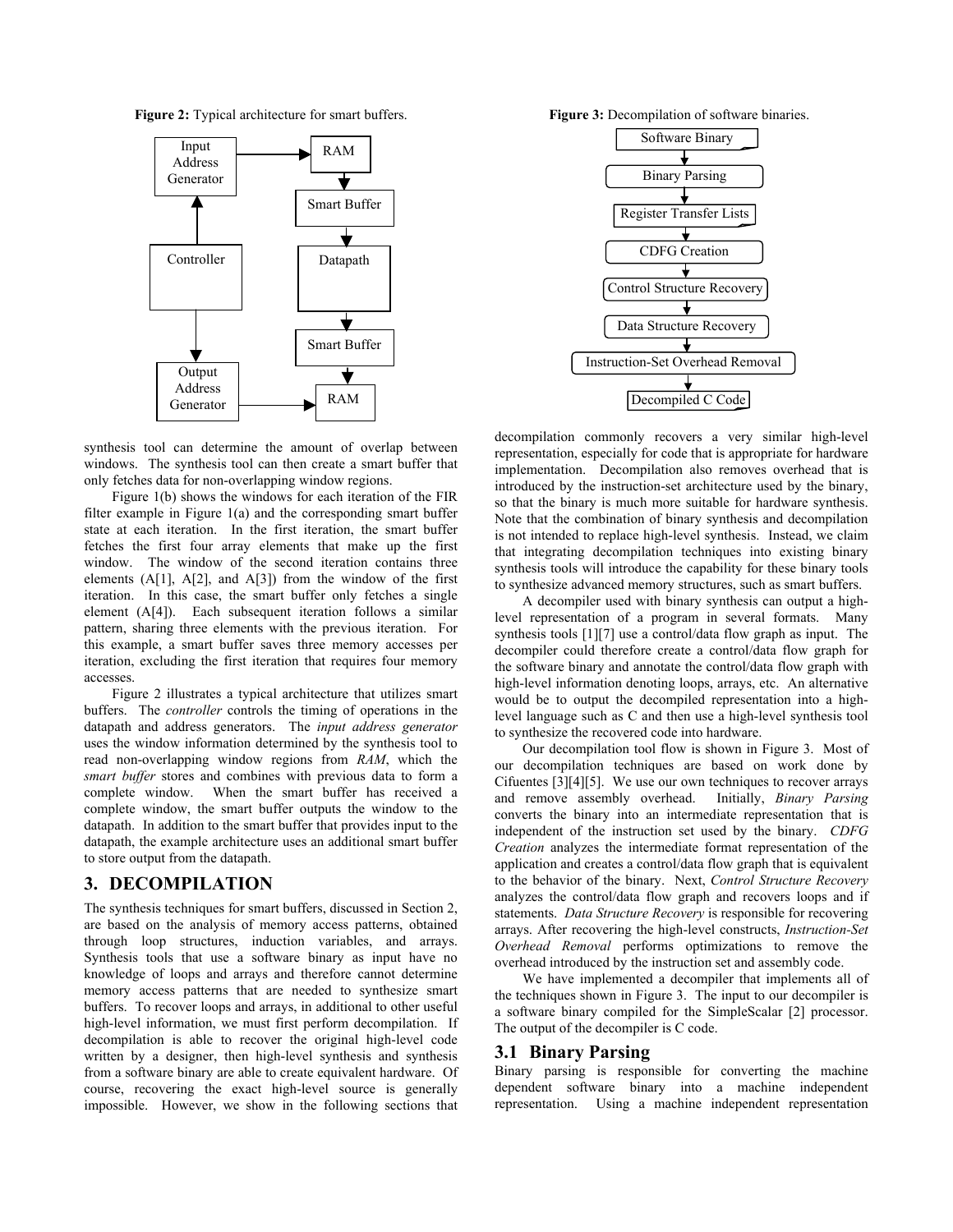allows the same decompilation process to be used regardless of the instruction set architecture. The representation we use is register transfer lists [5]. A register transfer is an expression that defines a particular register or memory location. When converting assembly instructions to register transfers, we specify each register transfer by a semantic string corresponding to the semantics of the instruction. During binary parsing, we make instruction side effects explicit by creating a register transfer for each implicit operation. For example, a pop instruction would use two register transfers: one register transfer for the load and one register transfer for the stack pointer update.

## **3.2 CDFG Creation**

To create a control flow graph for the application, we first analyze jumps in the register transfer lists to determine basic blocks. After determining basic blocks, we construct a complete control flow graph by using the targets of the jumps to connect the basic blocks.

A limitation of decompilation is the inability to eliminate indirect jumps. An indirect jump is a jump whose target is specified by the value of a register. Because the target isn't known until runtime, we cannot statically create a control flow graph. In some cases, we can eliminate indirect jumps through definition-use analysis by determining all possible targets of the jump. Although the inability to deal with indirect jumps may seem like a major limitation, in reality only a small number of applications in reconfigurable systems utilize indirect jumps. We have analyzed examples from several benchmark suites and found that less than 5% of all examples use indirect jumps.

We construct a data flow graph by analyzing the semantic strings for each register transfer. Each register transfer expression represents a subtree of the data flow graph for the block that the register transfer appears in. By parsing the semantic strings of each register transfer, we can create the subtree for each register transfer. We then use definition-use and use-definition analysis to connect the subtrees rooted at each register transfer into a complete data flow graph.

## **3.3 Control Structure Recovery**

Control structure recovery analyzes the CDFG to determine highlevel control structures such as loops and if statements.

We recover loop structures using interval analysis [3]. An interval contains a maximum of one loop, which must start at the head of the interval. After checking all the intervals of a control flow graph for loops, each interval is collapsed into a single node, forming a new control flow graph, which we then check for additional loops. We repeat this process until the control flow graph can no longer be reduced. By processing loops in this order, we can determine the proper nesting order of loops.

After finding a loop, we determine the type of the loop as pre-tested, post-tested, and endless based on the location of the exit from the loop. We also determine multi-exit loops that contain exits from the loop body.

We determine loop induction variables through data and control flow analysis. Once we determine loop induction variables, we can determine the loop bounds by analyzing the exit condition of the loop and the update operation of the loop induction variable. Determining loop bounds is important for unrolling the loops during synthesis.

For brevity, we omit a description of determining if statements. Cifuentes gives a complete description of the determination of if statements in [3].

## **3.4 Data Structure Recovery**

We perform data flow analysis to recover array data structures. We discover arrays by searching the control/data flow graph for memory accesses that have a linear access pattern. If such memory accesses are found, we assume they correspond to array accesses. Although we could try and detect other access patterns, generally only linear memory accesses can be implemented efficiently in hardware. We initially search the portions of the control/data flow graph that correspond to loops, because array accesses typically occur within loops, unless a loop has been unrolled by the software compiler. We determine the size of each array by using the bounds for each loop. Note that the size of the decompiled array might not correspond exactly to the size of the array in the original source code. An incorrect array size is generally determined only when a subset of an array is accessed in a loop. When an incorrect array size is recovered, the decompiled program is still equivalent to the original program, but the original array may be divided into multiple smaller arrays in the decompiled code. Once we have detected arrays within all loops, we try to map memory accesses not contained within loops onto existing arrays. If we cannot find an appropriate array for a memory access outside of an array, we either create a new array or a single memory location to handle the memory access.

Detecting multidimensional array accesses is slightly more difficult, due to the requirement of detecting row-major ordering calculations in nested loops. The size of each dimension for a multidimensional array is determined using the bounds of each nested loop. If a loop is unbounded, or the bounds cannot be determined, then we cannot recover the size of the array. Once we have determined all row-major ordering calculations, we replace the calculations with simple indices into the multidimensional array.

Due to the fact that compilers can implement arrays in assembly in a variety of ways, we cannot guarantee that all arrays will be recovered. However, from our experiments so far we have recovered 100% of all array structures for examples with bounded loops.

## **3.5 Instruction Set/Assembly Overhead Removal**

Compilers perform instruction selection based on the semantics of the program being compiled. Generally, a compiler is not concerned with the architectural resources being used. For example, compilers commonly implement a move operation with an arithmetic instruction using an immediate value of zero. This type of instruction selection can greatly increase the size of the data flow graph and can lead to inefficient hardware. Our decompilation process removes this overhead so that synthesis will be more successful.

An additional type of instruction-set overhead that commonly occurs is compare-with-zero instructions. To compare two values using a compare-with-zero instruction, a compiler will typically subtract the two values and place the result in a temporary register. This temporary register is then used by the comparewith-zero instruction to determine the result of the comparison. If this compare-with-zero is not optimized away, then unnecessary subtractors will be synthesized. These subtractors can waste a huge amount of area, especially if the operations are 32-bit.

One of the largest assembly overheads is caused by the fact that most instruction set architectures use operations that are implicitly 32-bit. The actual required size of the operation can be much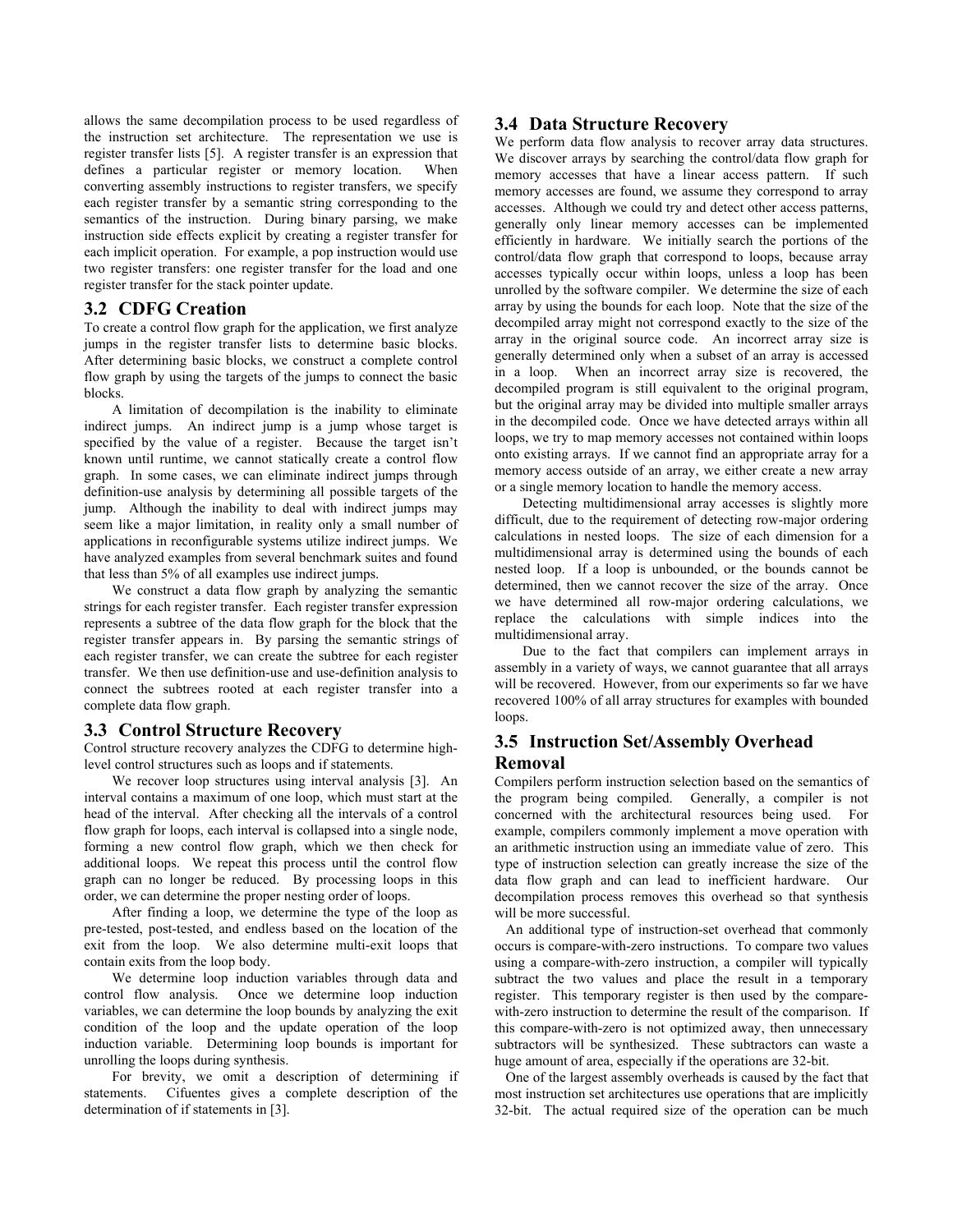less. Determining the actual size of operations is extremely important, especially in the case of multiplication, which requires large amounts of hardware area. We recover the actual operation sizes by propagating size information given from load instructions. Instruction sets generally have load word, load half, and load byte instructions that load 4 bytes, 2 bytes, and 1 byte respectively. By propagating this size information over an entire data flow graph, we can reduce the size of each operation to the maximum size of all the inputs to the operation.

Stack operations also cause overhead that the decompilation process must remove. Compilers use these stack operations to handle parameter passing and register spills. When synthesized to hardware, stack operations create excess accesses to main memory, which can greatly limit parallelism. A compiler will generally use stack operations due to a small limit on the number of registers in the microprocessor architecture. When we synthesize hardware for the application, the limit on the number of registers no longer applies. Therefore, stack operations can be removed by replacing each stack operation with an access to an additional register. Of course, we cannot remove stack operations from recursive functions. The inability to deal with recursive functions is not a drawback because recursion cannot be implemented efficiently in hardware.

## **3.6 Limitations**

In some cases, the decompilation of arbitrary binaries has been shown to be impossible [4]. As previously mentioned, decompilation usually fails for regions of a binary that contain indirect jumps. Also, most decompilation techniques assume that the assembly code is written in a way such that control flow does not jump between functions, except by using call and return primitives. Although most compilers will never compile code that jumps between functions, a designer could perform this type of operation when hand optimizing the assembly code. Fortunately, these limitations do not usually affect the decompilation of application binaries for embedded and reconfigurable systems. Code for embedded systems and reconfigurable systems generally does not contain constructs that can be problematic for decompilers, such as pointers, switch statements, virtual functions, etc. In previous work [15], we have decompiled several dozen benchmarks from the EEMBC, MediaBench, and NetBench benchmarks suites, successfully recovering a similar high-level representation of the examples over 90% of the time. This high success rate suggests that although decompilation may not always be beneficial for binary synthesis, the success rate is high enough to justify integrating decompilation techniques into a binary synthesis approach.

## **4. EXPERIMENTS**

## **4.1 Experimental Setup**

We are currently using six benchmarks in our experiments. Bit Correlator counts the number of bits in an 8-bit integer that match a constant mask. Fir is a 5-tap finite-impulse-response filter. Udiv8 is an 8-bit divider. Prewitt implements the Prewitt edge-detection algorithm. Mf9 is a moving average filter that approximates the average of nine samples. The Moravec example implements a specific kernel of the Moravec algorithm. The input vectors consist of 256 element arrays, except for Prewitt and Moravec, which use a 2-dimensional 256x256 array. We are currently working on synthesizing examples from the EEMBC

and MediaBench suites, but the results were not available at the time of this publication.

We used the high-level synthesis tool, ROCCC [7], to synthesize hardware with smart buffers. ROCCC takes highlevel language code, such as C, as input and generates RTL (register transfer level) VHDL for reconfigurable devices. ROCCC is built on the SUIF2 [17] and Machine-SUIF [12] platforms. SUIF provides high-level information about loops and memory accesses, which ROCCC uses to perform loop level analysis and optimizations. Most of the information needed to design high-level components, such as controllers and address generators is extracted by ROCCC from SUIF code. Machine-SUIF is an infrastructure for constructing the back-end of a compiler, which provides libraries such as the Control Flow Graph library [8], Data Flow Analysis library [9], and Static Single Assignment library [10] that can be used for optimization and analysis. The ROCCC synthesis tool modifies SUIF2 and Machine-SUIF, adding new analysis and optimization techniques. ROCCC relies on the commercial tool Xilinx ISE to synthesize the RTL VHDL code into a netlist. The target architecture of all synthesis is the Xilinx XC2V2000 FPGA.

## **4.2 Comparison of Synthesis From a Binary With and Without Smart Buffers**

In this section, we present results illustrating the performance of hardware synthesized from a software binary, both with and without the smart buffers that are made possible using the decompilation techniques described in Section 3.

For all examples, we generated a binary by compiling the C code for the examples using a version of gcc ported to the SimpleScalar PISA instruction set. We compiled all examples using a low level of optimization effort (-O1). For the experiments with smart buffers, we generated hardware by decompiling the binaries using our own decompilation tools into a C code representation that could be compiled using ROCCC. We could have instead implemented the synthesis of smart buffers into an existing binary synthesis tool without having to decompile to C, but we found that using ROCCC was a simpler solution. For the results without smart buffers, we estimate performance using the same datapath given from ROCCC but without smart buffers and without any form of data reuse.

Table 1 shows results comparing these two approaches. *Cycles* are the number of cycles required for the synthesized hardware to execute. *Clock* is the clock frequency obtained for the synthesized hardware after placement and routing for the Xilinx XC2V2000. *Time* is the execution time of the example when synthesized to hardware.  $\frac{\%Time_{Improvement}}{\%Time_{Improvement}}$  is the percentage improvement in execution time when performing decompilation and using smart buffers.

The results show that on average, the use of smart buffers results in a 53% performance increase. For two of the examples, there was no improvement in execution time. The reason for the identical performances is that ROCCC did not use smart buffers because of the lack of potential data reuse for these examples. The smart buffer in the *fir* example required 8 16-bit registers. The smart buffer in the *Prewitt* example required 36 16-bit registers. The *mf9* smart buffer required 11 16-bit registers. The *Moravec* smart buffer used 15 16-bit registers.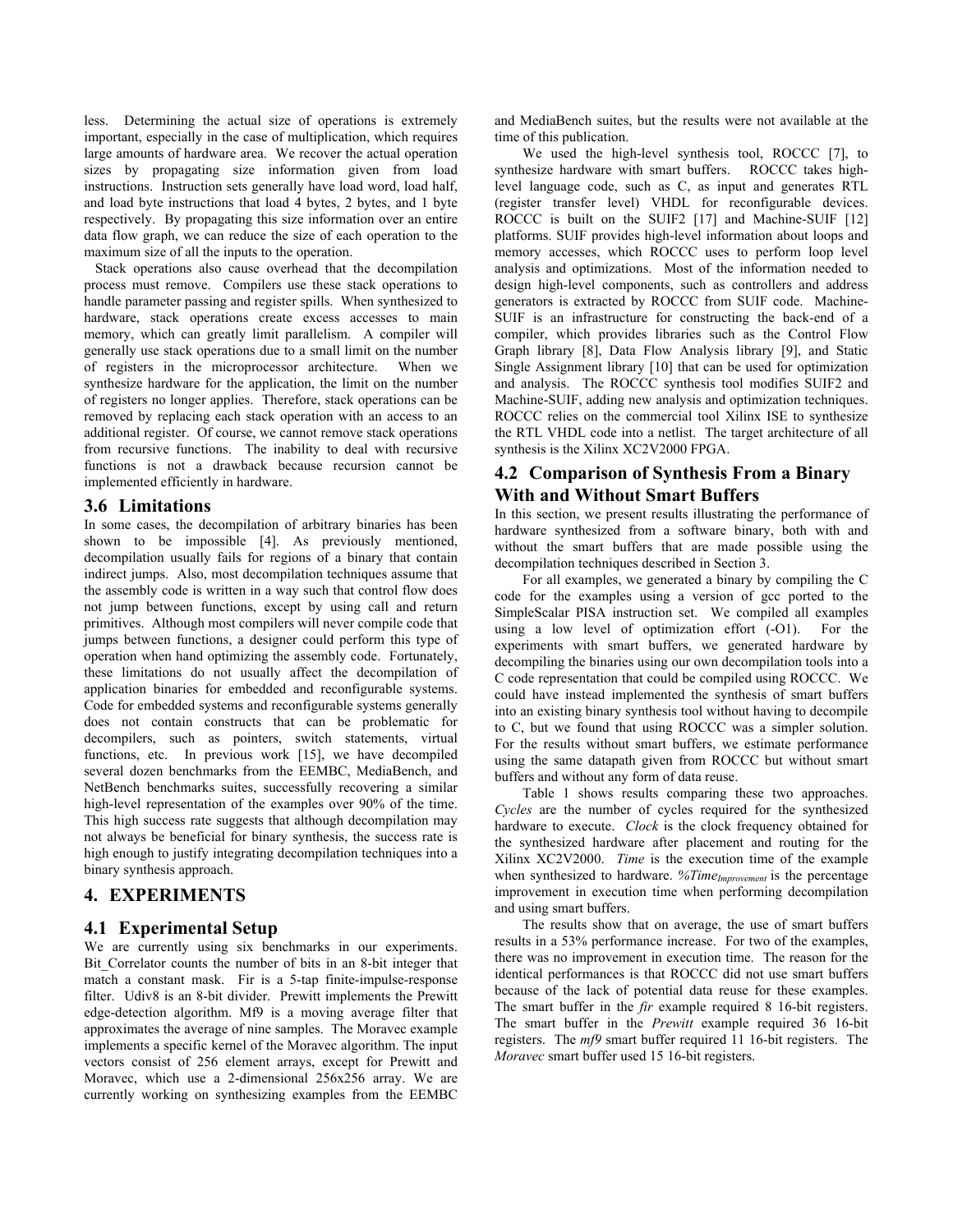**Table 1:** A comparison of hardware synthesized from a binary, both with and without smart buffers.

|                   |        | W/O Smart Buffers |         |        | <b>With Smart Buffers</b> |                  |                              |
|-------------------|--------|-------------------|---------|--------|---------------------------|------------------|------------------------------|
| Example           | Cycles | Clock             | Time    | Cycles | Clock                     | Time             | %Time <sub>Improvement</sub> |
| bit correlator    | 258    | 118               | 2.2     | 258    | 118                       | 2.2              | $0\%$                        |
| lfir              | 577    | 125               | 4.6     | 129    | 125                       | 1.0 <sub>l</sub> | 78%                          |
| udiv <sub>8</sub> | 281    | 190               | 1.5     | 281    | 190                       | 1.5              | $0\%$                        |
| prewitt           | 172086 | 123               | 1399.1  | 64516  | 123                       | 524.5            | 63%                          |
| lmf9              | 8194   | 57                | 143.0   | 258    | 57                        | 4.5              | 97%                          |
| Imoravec          | 969264 | 66                | 14663.6 | 195072 | 66                        | 2951.2           | 80%                          |
|                   | 53%    |                   |         |        |                           |                  |                              |

**Table 2:** A comparison of hardware synthesized from a binary and from original C code, both with smart buffers.

|                   | Synthesis from C Code |                 |      |                 | Synthesis from Binary |                 |      |                 |                                      |                            |
|-------------------|-----------------------|-----------------|------|-----------------|-----------------------|-----------------|------|-----------------|--------------------------------------|----------------------------|
| Example           | Cycles                | Clock Time Area |      |                 | Cycles                | Clock Time Area |      |                 | <b>1%Time</b> <sub>Improvement</sub> | I%Area <sub>Overhead</sub> |
| bit correlator    | 258                   | 118             | 2.19 | 15 <sub>1</sub> | 258                   | 118             | 2.19 | 15 <sub>l</sub> | $0\%$                                | $0\%$                      |
| fir               | 129                   | 125             | 1.03 | 359             | 129                   | 125             | 1.03 | 371             | $0\%$                                | 3%                         |
| udiv <sub>8</sub> | 281                   | 190             | 1.48 | 398             | 281                   | 190             | 1.48 | 398             | $0\%$                                | $0\%$                      |
| prewitt           | 64516                 | 123             | 525  | 2690            | 64516                 | 123             | 525  | 4250            | $0\%$                                | 58%                        |
| lmf9              | 258                   | 57              | 4.5  | 1048            | 258                   | 57              | 4.5  | 1048            | $0\%$                                | $0\%$                      |
| moravec           | 195072                | 66              | 2951 | 680             | 195072                | 70              | 2791 | 676             | $-6%$                                | $-1%$                      |
|                   |                       |                 |      |                 |                       |                 |      | Avq:            | $-1%$                                | 10%                        |

# **4.3 Comparison of Synthesis From a Binary With Smart Buffers and High-Level Synthesis With Smart Buffers**

In this section, we compare the performance of hardware using smart buffers when synthesized from both a software binary and from the original high-level C code, in order to determine how much more optimization is possible during binary synthesis after decompiling. Hardware generated during synthesis from C code should always be superior, or at least equivalent to, the hardware synthesized a binary. Therefore, if synthesis from a binary can achieve similar results to synthesis from C code, then there is likely little more optimization that can be achieved from a binary synthesis when performing decompilation. We used the same experimental setup as in Section 4.2 to obtain smart buffer hardware from a software binary.

Table 2 compares the performances of the hardware when synthesizing from both a binary and C code. *Cycles* are the number of cycles required for the synthesized hardware to execute to completion. *Clock* is the clock frequency obtained for the synthesized hardware after placement and routing for the Xilinx XC2V2000. *Time* is the execution time of the example when synthesized to hardware. *Area* is the number of slices required by the datapath in the synthesized hardware. *%Time<sub>Improvement</sub>* is the percentage improvement in execution time of hardware when performing synthesis from C, compared to hardware synthesized from a binary. *%Area<sub>Overhead</sub>* is the area overhead of synthesis from a binary.

The results show identical performances for both approaches on 5 of the examples. For the *Moravec* example, the hardware synthesized from the binary was actually faster than the hardware synthesized from C. The reason for this performance difference is that during software compilation, the software compiler applied several optimizations that transformed the code into a representation more suitable for synthesis, resulting in a slighter

higher clock frequency in the synthesized hardware. If ROCCC had performed these same optimizations, or if the binary would have been generated without optimizations, the performances would be identical. The negative area overhead for the *Moravec*  example occurred for the same reason. Although synthesis from a binary outperforms synthesis from C code for this example, in the general case synthesis from C will achieve superior results. For the *bit correlator* and *udiv8* examples, the hardware that was synthesized was identical for both binary and high-level synthesis, due to the ability of decompilation to recover an almost exact replica of the original source code. The *fir* example had the same performance for both approaches but differed slightly in terms of area. The difference in area for *fir* was caused by the software compiler performing strength-reduction, which converted some of the multiplications into shift and add operations. These shift and add operations required additional pipeline stages and therefore increased the area. *Prewitt* achieved identical performance for both binary and high-level synthesis, but the hardware created from the binary required 58% more area. The reason for the area overhead was that the decompiler was unable to remove temporary registers from long expressions, which increased the size of the datapath. On average, there was a 10% increase in area for binary synthesis.

#### **4.4 Future Work**

We are currently running these same experiments for software binaries generated with different compiler optimizations. Aggressive compiler optimizations could potentially obscure the software binary, making decompilation less successful at recovering high-level information. Also, optimizations such as loop unrolling could eliminate control instructions that decompilation techniques use to recover high-level loop structures. We plan on using loop rerolling, in addition to other techniques to overcome problems with compiler optimizations when synthesizing a software binary. For the results we have